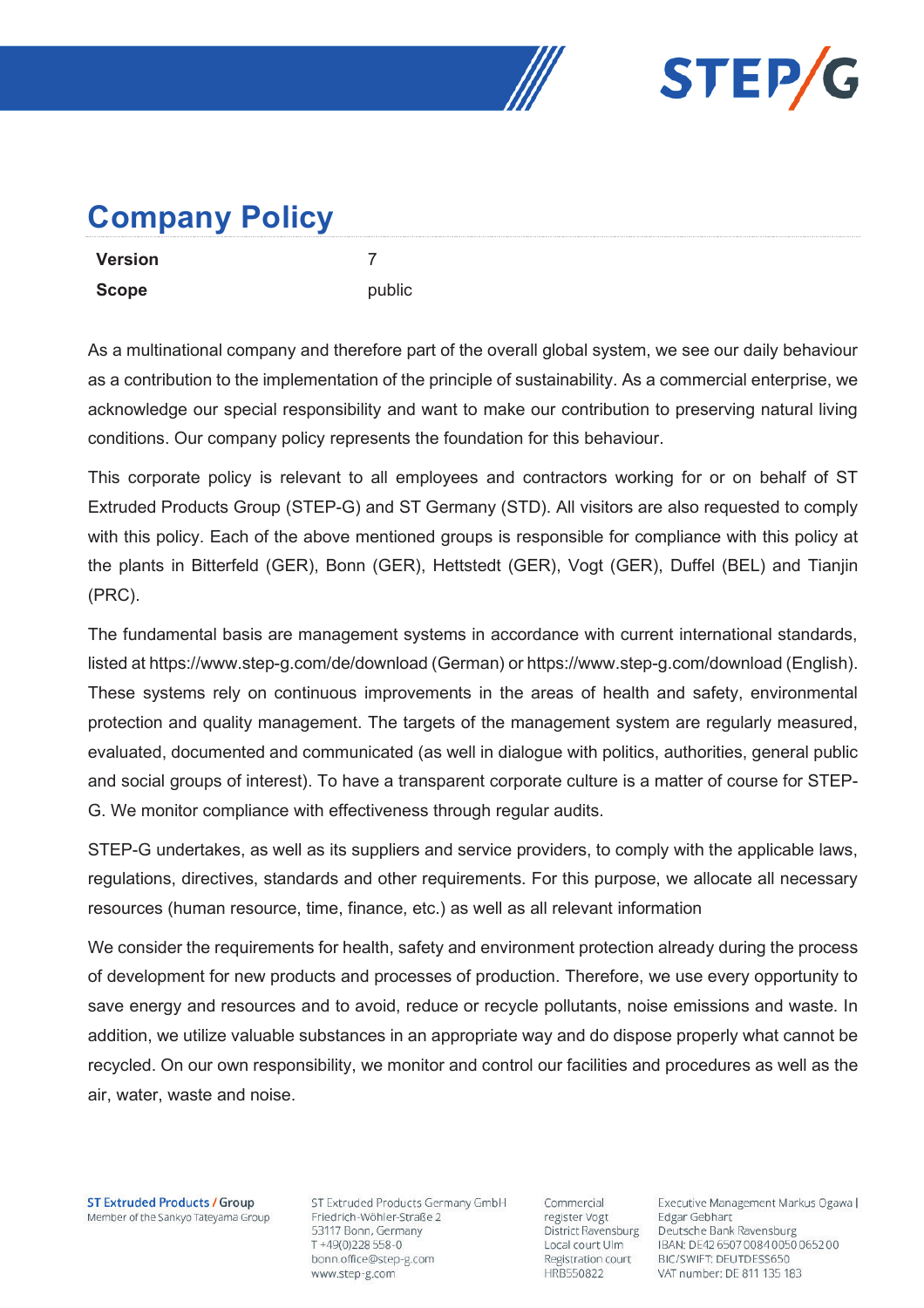

Inhalt

Every single employee of our company is encouraged to perform an active contribution to environmental and climate protection. Through information and trainings, we encourage our employees to act in an environmentally conscious manner. All workplaces are geared towards preventive protection of the health and safety of employees.

## HEALTH AND SAFETY – ZERO RISK

Our top priority is protecting the health and safety of every employee, visitor and contractor. Each individual is required to carry out their activities safely and to report unsafe conditions in order to avoid accidents, injuries and illnesses.

We are committed to providing safe and healthy working conditions, preventing work-related injuries and illnesses, and consulting and involving employees or their representatives.

In addition, we are committed to making workplaces safer and healthier using the following STOP principle:

(S) Elimination of the hazard or substitution with less hazardous work processes, operational procedures, working materials or work equipment

- (T) Application of technical measures
- (O) Changing the organization of work or applying administrative measures, including training
- (P) Use of adequate personal protective equipment

Moreover, the health and safety of the employees during their leisure time are important.

We support and assist our employees and conduct action- and health-programs in this regard.

## ENVIRONMENTAL & CLIMATE PROTECTION – FOR OUR PLANET

Taking economic aspects into account, we constantly strive to conserve and use resources efficiently, as well as to avoid waste and emissions. Preventive inspections, services, maintenance and repairs avoid hazardous incidents and failures. The environmental aspects and the results of the actions are regularly checked and updated. We commit ourselves to continuous improvement of our environmental performance. Therefore, STEP-G allocates all necessary resources (human resource, time, finance, etc.) as well as all relevant information.

ST Extruded Products Germany GmbH Friedrich-Wöhler-Straße 2 53117 Bonn, Germany T+49(0)228558-0 bonn.office@step-g.com www.step-g.com

Commercial register Vogt District Ravensburg Local court Ulm Registration court HRB550822

Executive Management Markus Ogawa | Edgar Gebhart Deutsche Bank Ravensburg IBAN: DE42 6507 0084 0050 0652 00 BIC/SWIFT: DEUTDESS650 VAT number: DE 811 135 183